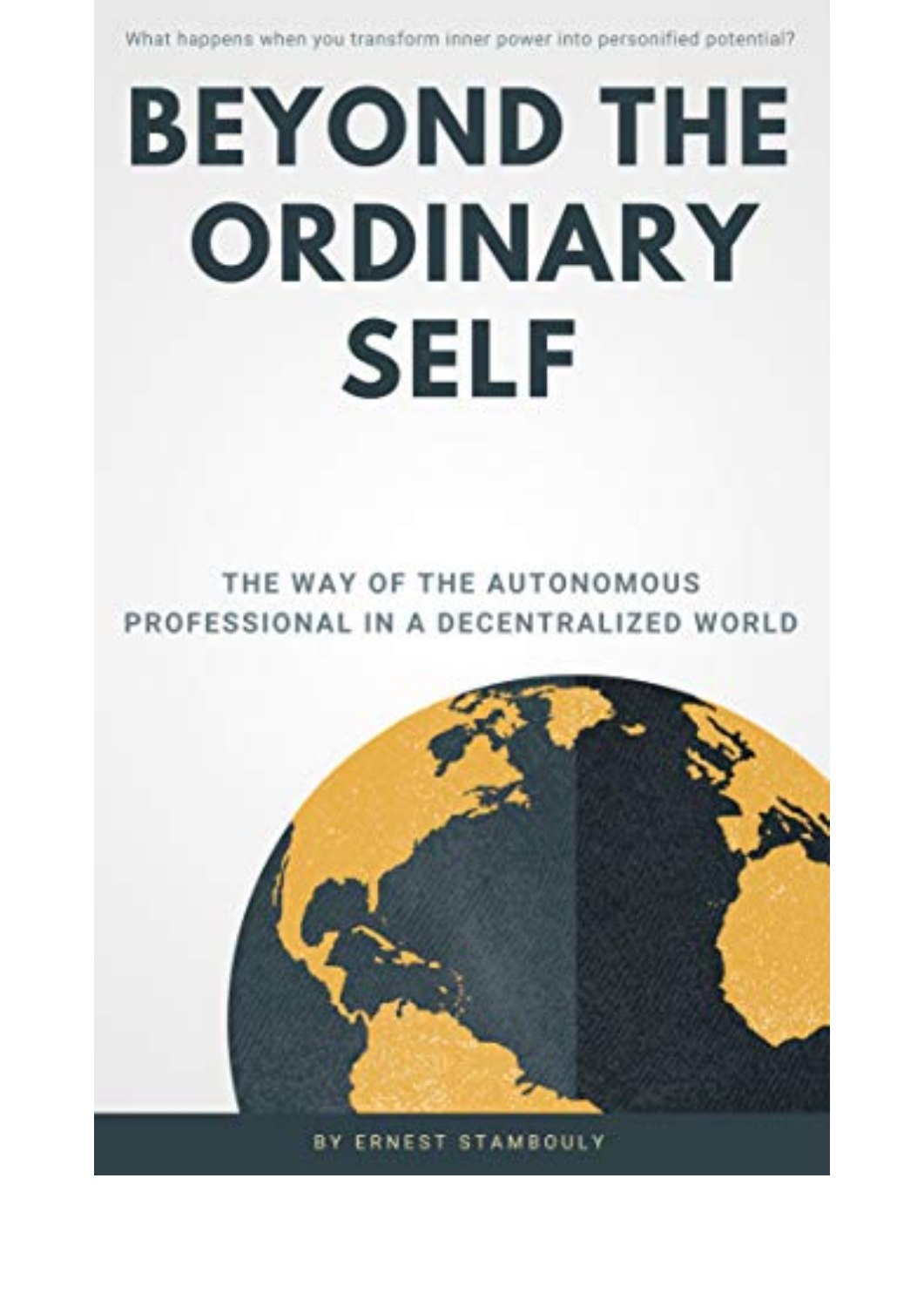*Ernest Stambouly*

**Beyond the Ordinary Self, The way of the autonomous professional in a decentralized world**

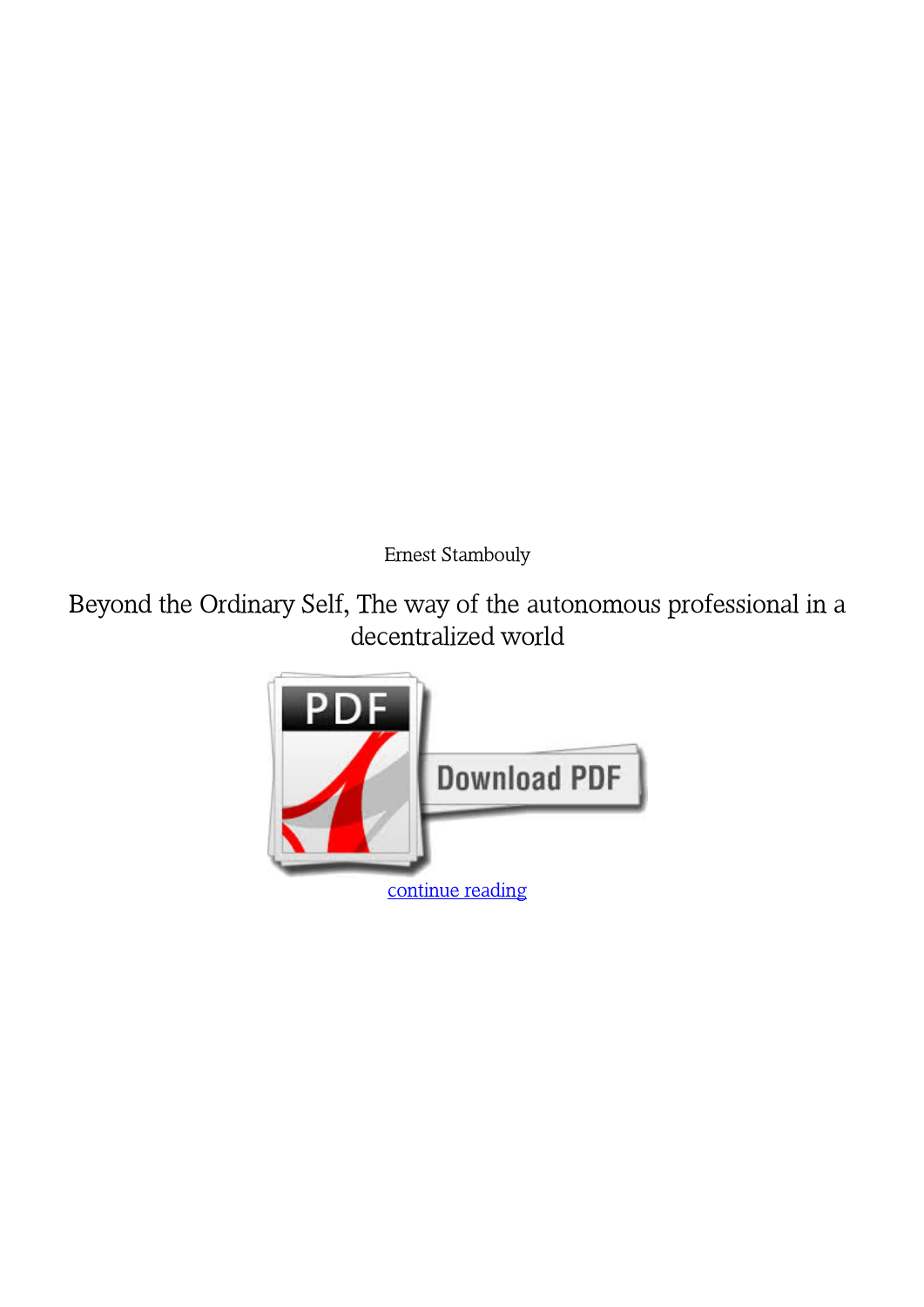The path to financial and professional freedom in the 21st century and beyond requires that we think like entrepreneurs and seek autonomy and a willingness to transform our Selves good emerging value structure of a global, decentralized economy.This is the second volume in a two-book series about leading and thriving inside our 21st century economy. The road to professional and financial freedom in the 21st century, focuses on the rapidly changing marketplace and how to claim a position of excellent leadership in it. The first book, Beyond Common Leadership – In a slightly different vein, Beyond the Ordinary Self focuses on the transformation of the Personal that's necessary for professionals to complement marketplace transformations.



[continue reading](http://bit.ly/2Tge8Fv)